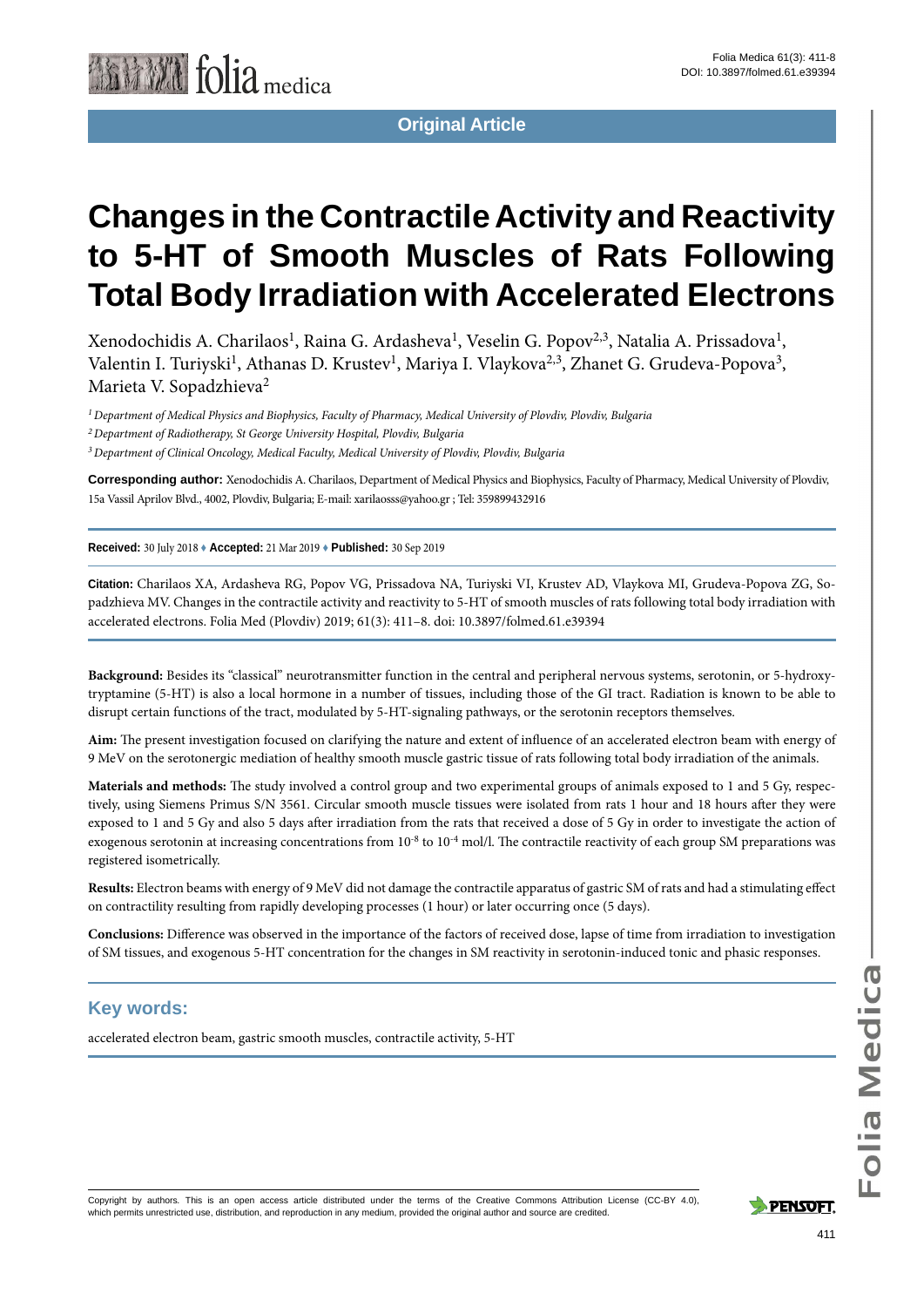### **INTRODUCTION**

Administration of radiation therapy in tumor treatment inevitably includes irradiation and damage to normal tissues. At high treatment doses, the information concerning damage to healthy tissues is important for the planning the radiation therapy itself, and warning against the possible determined, as well as stochastic consequences for the patient's health.

In distant radiotherapy, the tissues of the digestive system are unduly subject to irradiation, since the GI tract occupies a relatively large area of the human body and segments of it become inevitably involved by the radiation field.<sup>1</sup> Radiation treatment is able to cause a variety of gastrointestinal side effects.<sup>2</sup> The radiation-induced damage to the GI tract, even when the latter is not a target structure, has a negative effect on the patient's general condition, the development of the recovery process and quality of life. In this respect, studies investigating the damaging effects of ionizing radiation are quite topical.

One of the major functions of the GI tract is the motor one. Smooth muscle (SM) contractions mix the ingested food, move it along the tract, facilitate the absorption of nutrients, and cleanse the tract from food debris, secretions and bacteria between meals. That is why the excitation-contraction coupling in gastric and intestinal SM that underlies the tract movement has been an object of multilateral and thorough investigations of experimental and clinical nature.

Side by side with other biologically active substances (such as acetylcholine), serotonin has marked influence on the contractile activity of the GI tract.<sup>3,4</sup> Apart from being a neurotransmitter in the central and peripheral nervous system, serotonin is also a local hormone in a number of tissues, including those of the GI tract. An indication of the importance of this monoamine for the GI tract functions is the fact that almost 80% of the total body amount of 5-HT is contained within the tract tissues, most frequently in the enterochromaffin cells and less frequently in the enteric nerves and mucosal mast cells.<sup>5</sup> The presence of various types of serotonin receptors along the entire length of the tract has been demonstrated in different animal species.<sup>6,7</sup>

There is evidence of a reliable influence of ionizing radiation on the contractile activity of gastric and intestinal SM, as well as on GI tract motility.<sup>8</sup> Radiation is known to be able to disrupt certain functions of the tract, modulated by 5-HT-signaling pathways, or the serotonin receptors themselves.9 Changes in the 5-HT tissue content along the course of the tract have been registered following total body gamma ray irradiation.<sup>10</sup> It has been accepted that following radiation-induced release from similar depots, including enteric neurons, 5-HT can influence digestive functions (the motor one as well), acting as a neurotransmitter, neuromodulator or paracrine agent on the cells responsible for the excitation-contraction coupling.10,11 However, the evidence is contradictory and considerably influenced by the dose received, the animal species, age, type of radiation (gamma rays, electrons, protons), duration of the lapse of time following irradiation and other factors. To be more specific, no systematic investigations have been carried out on the changes occurring in 5-НТ regulation of the excitation-contraction coupling in the GI tract under the impact of accelerated electron beams.

The aim of this study was to clarify the influence of electron beams accelerated by means of Siemens Primus S/N 3561 on the functioning of the 5-НТ mediator system influencing the contractile activity of healthy gastric SM tissue of rats after total body irradiation of the animals.

### **MATERIALS AND METHODS**

Animals and anesthetic protocol

Male Wistar rats with body weight in the range of 220-280 g were provided by the Animal House of Medical University– Plovdiv, Bulgaria. The rats were housed in standard laboratory conditions (23-25°C, 50-55% humidity and 12/12h light/dark cycle) and fed with standard commercial food and given water ad libitum. The animals were fixed on electrical thermophore maintaining the temperature of 37°C during the experiment. At the beginning of the experiments they were anaesthetized by xylazine 2% –10 mg/kg + ketamine (Calypsol) 5% – 100 mg/kg, injected intraperitoneally.

#### STUDY DESIGN

The study on the influence of accelerated electron beams on serotonergic mediation in excitation-contraction coupling was carried out with SM isolated from the stomach of control rats and rats exposed to total body irradiation. The animals received two radiation doses – 1 Gy and 5 Gy. Thus, the study involved a control group and two experimental groups (depending on the doses received).

To investigate the action of exogenous serotonin, the latter was added to a tissue bath (20 ml) at increasing concentrations from 10-8 to 10-4 mol/l. SM tissues were isolated 1 hour and 18 hours following irradiation, and in the group receiving a dose of 5 Gy, 5 days following irradiation as well. As far as this index is concerned (lapse of time after irradiation) the SM preparations were divided into 5 groups.

The maximums of serotonin-induced contractions (concentration/effect curves) were registered and compared, as well as the changes in the parameters of spontaneous (phasic) contractions (amplitude and frequency) of SM obtained from the experimental groups and the control one.

#### Treatment procedure

During anatomotopographic planning, an optimal position of the rat was chosen to ensure repeatability and reproducibility in subsequent irradiation. The rat was anesthetized and immobilized in an anterior-posterior position on a 30×30×0.5-cm plexiglass slab phantom, suitable for its size.

During the planning, Siemens Somatom Spirit Power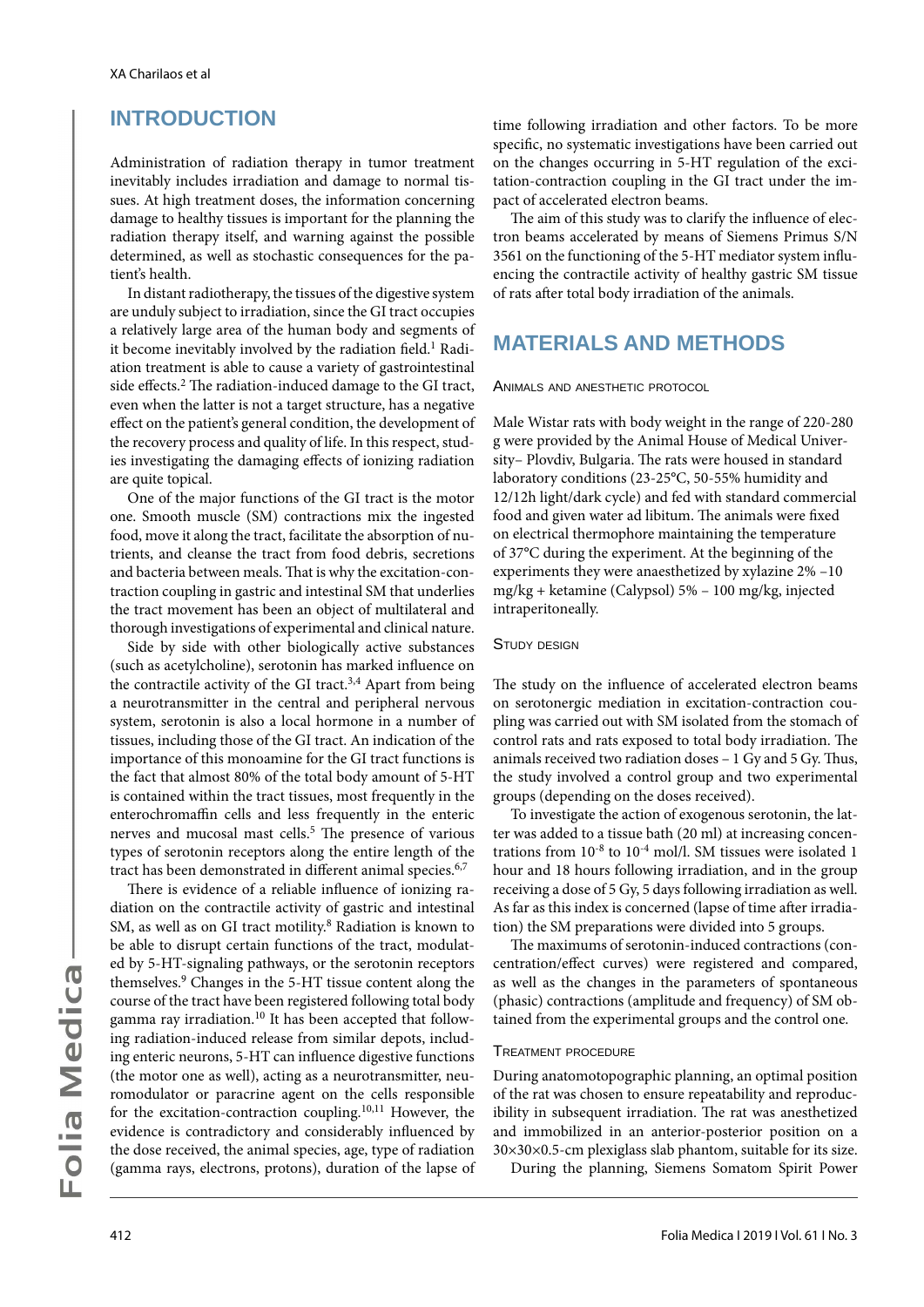computer tomograph was used. The selected protocol was Abdomen Routine Radiotherapy, spiral scan with parameters: 130 kV and 120 mA. A series of 80 transverse sequential slices were made, with thickness width 0.3 cm. The mean rat volume was approximately 207 cm<sup>3</sup>.

The contour of the rat was outlined in each transversal slice obtained from computer tomography. For this purpose, a computer planning system CMS XiO was used, and the subsequent three-dimensional dosimetric planning was carried out.

Total body irradiation with electron beam was applied to the experimental animals. The electron energy was 9MeV. A standard electron applicator was used with sizes 25×25 cm. The planning treatment doses were 1 Gy and 5 Gy, in single fraction. The dose was defined in the depth of the dose maximum (2 cm). The mathematical algorithm used to calculate the absorbed dose was Pencil Beam.

The procedures were performed with Siemens Mevatron Primus multimodal linear accelerator. Each treatment was carried out in the presence of specialists - medical physicist, physician and technicians.

Prior to irradiation, the rats were axially centered to provide identity position between planning and irradiation.

During the treatment, the subject was continuously monitored by the team through a visual link. After the end of the treatment, the rats were transported to a laboratory for further research.

#### Isometric registration of SM contractile activity

At the beginning of the *in vitro* experiments the animals were euthanized by overdose anesthesia (ketamine and xylazine). Smooth muscle preparations from circular muscle layer of a stomach-corpus were cut. They were 1.0-1.1 mm wide and 13-15 mm long.

All experiments were carried out according to the guidelines for using laboratory animals: directive 2010/63/EU.

Contractile activity of the preparations was registered isometrically by detectors Tenzo "Swema" - Sweden. Initial mechanical stress of the preparations reached by stretch tenzyosystem is corresponding to tensile force of 10 mN. Krebs solution ( $pH = 7.4$ ) used for washing of SM preparations has been continuously aerated with a gas mixture of 95%  $O_2$  and 5%  $CO_2$  at 37°C. The 60-minute adaptation of tone level of preparations was taken as a starting tone and the changes as contraction or relaxation were compared to it. During the period of adaptation Krebs solution was changed several times. Drug-caused reactivity of SM preparations was counted and registered by gain stage "Microtechna" (Czech Republic) and recorded on paper recorder "Linseis" (Germany).

The following chemicals were used: serotonin (5-HT) (Sigma) and acetylcholine (Sigma). Krebs solution with the following composition (mM): NaCl 120; KCl 5.9; CaCl<sub>2</sub> 2.5; MgCl<sub>2</sub> 1.2; NaH<sub>2</sub>PO<sub>4</sub> 1.2; NaHCO<sub>3</sub> 15.4 and glucose 11.5 (Merck) was used.

STATISTICAL ANALYSIS

The data were expressed as the mean  $\pm$  standard error of the mean (SEM). The number of tissue preparations used in each experiment is indicated by **n**. Statistical differences were tested using Student's t-test, and a probability (p < 0.05) was considered significant. All statistical analyses were performed using a specialized software SPSS, version 17.0 (SPSS Inc. Chicago, IL).

#### **RESULTS**

SM dissected from the stomach of control (non-irradiated) rats responded with tonic contractions increasing in strength following consecutive treatments with increasing 5-HT concentrations (Fig. 1), with the exception of  $10^{-4}$ mol/l, which tended to decrease the contractions, as compared to those caused by 10<sup>-5</sup> mol/l. The data obtained are presented in Fig. 1 as concentration/effect curves.

An experimental recording of SM reactions following treatment with different 5-HT concentrations is presented in **Fig. 2**.

The SM tissues isolated from irradiated animals possessed a reactivity to 5-НТ different from the reactivity of the control animals.

The strength of the 5-НТ-induced tonic contractions of SM preparations isolated 1 hour after irradiation with doses 1 and 5 Gy significantly exceeded the strength in the respective non-irradiated (control) preparations, or showed a tendency to an increase (**Table 1**).

No significant differences were found between serotonin-induced contractions of SM tissues dissected from rats 18 hours after exposing to radiation in doses of 1 and 5 Gy and the respective contractions observed in the control animals (**Table 1**). The peculiarity found in the control tissues was preserved – the contraction evoked by  $10^{-4}$ mol/l 5-НТ did not differ significantly in strength from that evoked by 10-5 mol/l, with the exception of the response of the preparations isolated from rats 18 hours after irradiation dose of 5 Gy.

Increasing the length of time elapsing between the irradiation and the dissection of SM tissues to 5 days (exposure dose 5 Gy) resulted in significantly stronger contractions evoked by the 5-HT concentrations ranging between  $10^{-8}$ and  $10^{-4}$  mol/l, as compared to those induced by similar 5-НТ contractions in non-irradiated preparations (**Table 2**). The reaction caused by 10-4 mol/l showed a tendency to an increase ( $p = 0.06$ ) compared to that induced by  $10^{-5}$ mol/l.

All control SM preparations (with the exception of only 1) possessed spontaneous phasic activity. Increasing the serotonin concentration from 10-8 to 10-5 mol/l increased the amplitude of phasic contractions from 0.67±0.48 mN to 1.92 $\pm$ 1.07 mN (p=0.03; n=15). The application of 10<sup>-4</sup> mol/l tended to reduce the amplitude to 1.03±0.90 mN, as compared to its value at the preceding concentration (**Table 3**).

In the range studied the monoamine did not influence the frequency of spontaneous phasic contractions  $(4-5 \text{ min}^{-1})$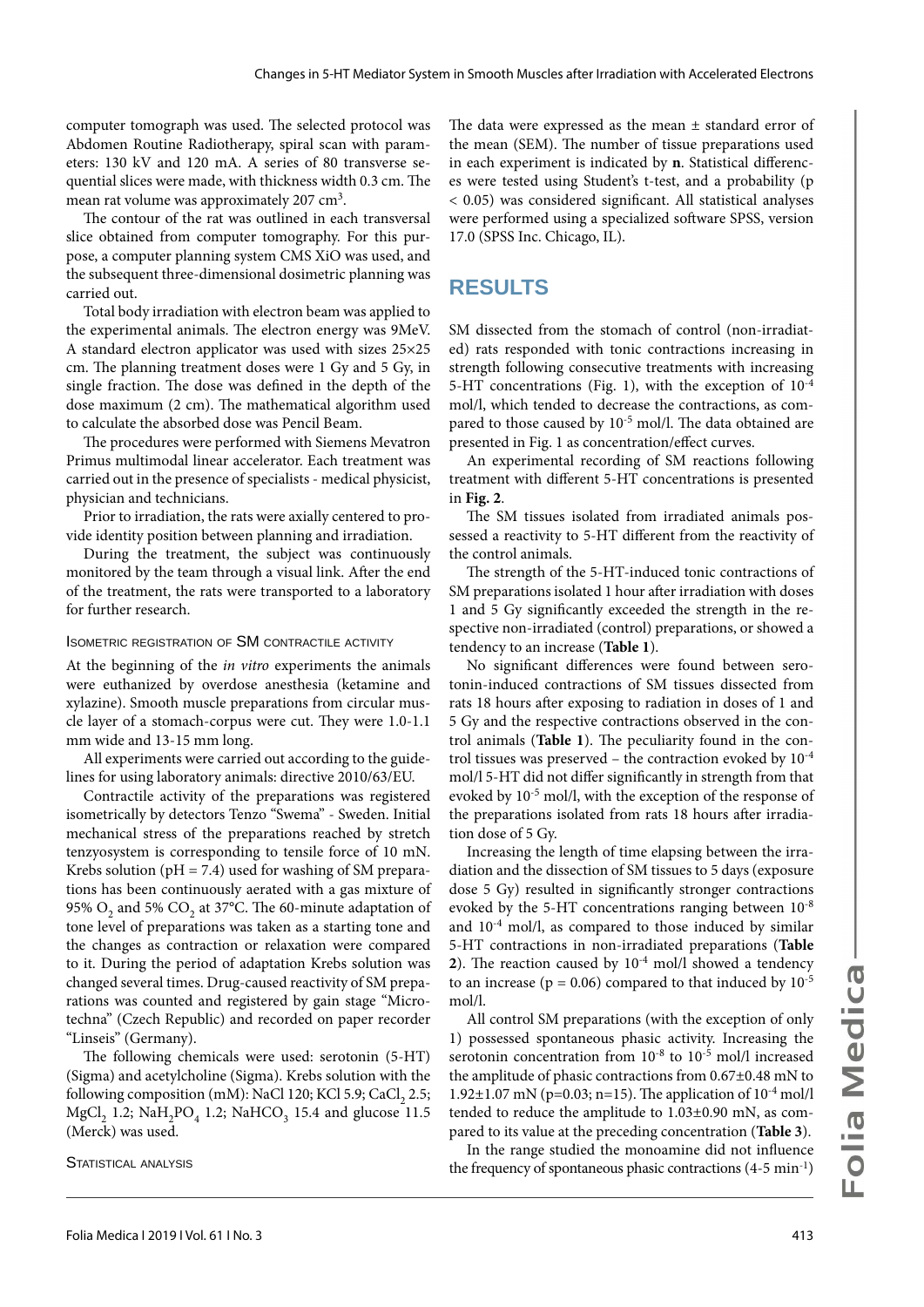

Figure 1. Concentration/effect curves following application of exogenous 5-HT to gastric preparations from control and irradiated rats (5 Gy) 5 days after irradiation. Each experimental data point shows the maximum contraction value obtained after application of the 5-HT concentration presented on the abscissa, for both groups of rats; \*р < 0.05.



**Figure 2.** Influence of consecutively increasing 5-HT concentrations (10<sup>-8</sup> – 10<sup>-4</sup> mol/l) on the contractile activity of a control SM preparation.

of preparations obtained from the control group.

The irradiation with accelerated electrons involves in a different way the extent of 5-HT influence on the parameters of phasic activity.

After 1 hour and 18 hours, SM of rats exposed to the minimum dose of 1 Gy did not register a significant change in the amplitude of phasic activity, both at baseline and after application of all 5-НТ concentrations used in the study (ranging between  $10^{-8}$  and  $10^{-4}$  mol/l), as compared to the amplitude of the control preparations.

The strength of phasic contractions in rats irradiated with 5 Gy, both at baseline and in serotonin presence, tended to increase proportionally to the time elapsed between irradiation and dissection of the SM preparations (5 days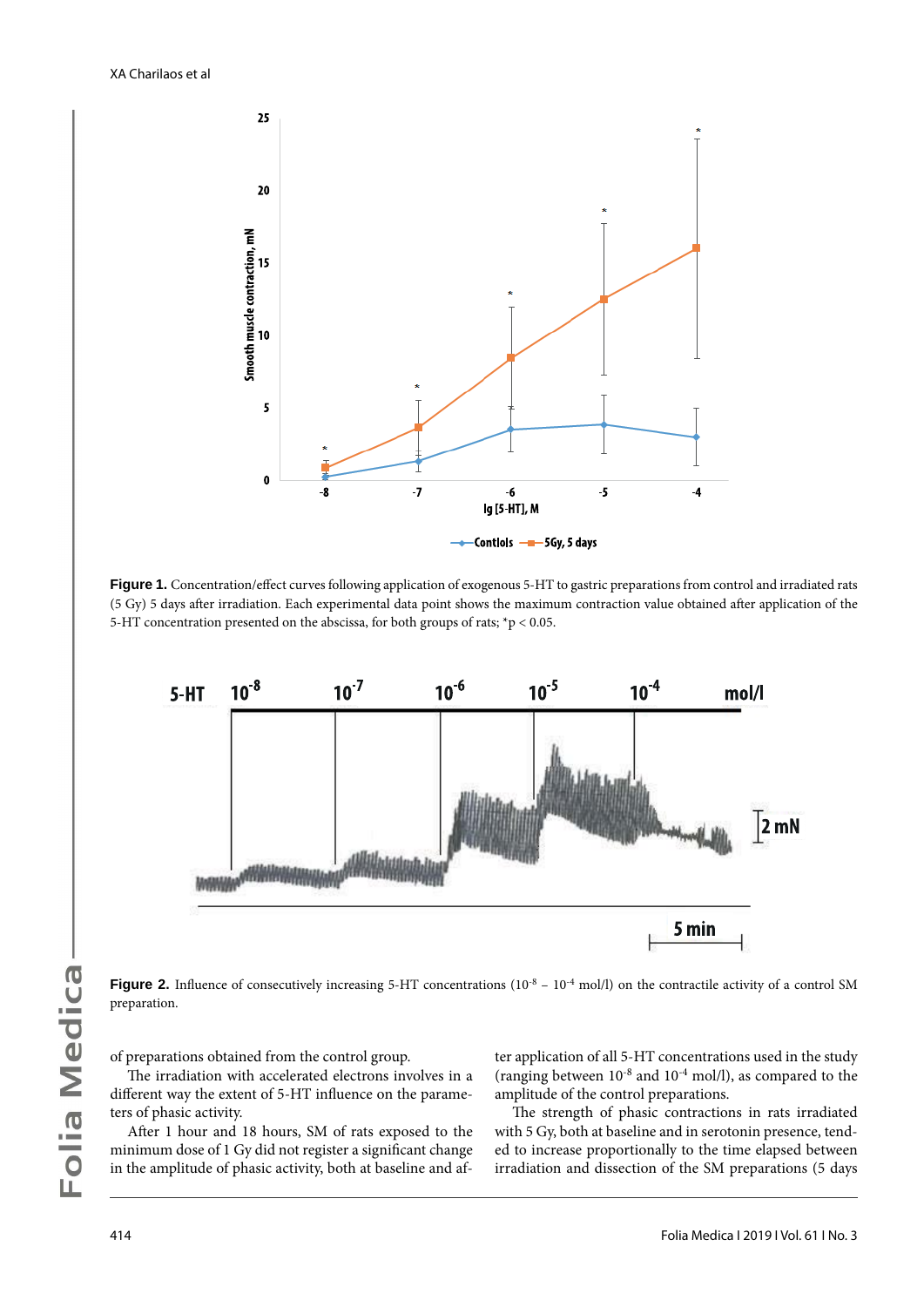**Table 1.** 5-НТ-evoked SM tonic contractions of control preparations and preparations receiving various doses and dissected 1 and 18 hours following irradiation. The comparison involved the control SM preparations and their respective ones obtained from the different groups of irradiated rats for each 5-HT concentration separately. Significant differences are indicated by an asterisk  $*(p < 0.05)$ 

| Concetration, mol/l | Controls |            | $\mathbf n$ |      | $1Gy$ ; 1h | $\mathbf n$ |      | 1Gy; 18h   | $\mathbf n$ |      | 5Gy; 1h     | $\mathbf n$ |      | 5Gy; 18 h  | n |
|---------------------|----------|------------|-------------|------|------------|-------------|------|------------|-------------|------|-------------|-------------|------|------------|---|
| $1.10^{-8}$         | 0.28     | $\pm 0.22$ | 15          | 0.38 | $\pm 0.29$ | 12          | 0.3  | $\pm 0.28$ | 12          | 0.48 | $\pm 0.21$  | 6           | 0.13 | $\pm 0.12$ | 6 |
| $5.10^{-8}$         | 0.96     | $\pm 0.43$ | 18          | 1.33 | $\pm 0.75$ | 12          | 1.17 | $\pm 0.89$ | 12          | 1.99 | $\pm 0.92*$ | 6           | 0.56 | $\pm 0.29$ | 6 |
| $1.10^{-7}$         | 1.34     | $\pm 0.71$ | 15          | 2.03 | ±1.12      | 12          | 1.56 | ±1.18      | 12          | 2.93 | $±1.36*$    | 6           | 0.96 | $\pm 0.47$ | 6 |
| $1.10^{-6}$         | 3.55     | ±1.6       | 15          | 5.05 | $±2.18*$   | 12          | 3.63 | $\pm 2.48$ | 12          | 6.57 | ±2.64       | 6           | 3.13 | $\pm 1.3$  | 6 |
| $1.10^{-5}$         | 3.89     | $\pm 2.01$ | 16          | 6.08 | $±2.43*$   | 12          | 4.17 | ±2.91      | 12          | 6.28 | $±2.11*$    | 6           | 4.3  | $\pm 2.3$  | 6 |
| $1.10^{-4}$         | 3.03     | $\pm 2.0$  | 15          | 5.71 | $±2.44*$   | 12          | 3.62 | ±2.49      | 12          | 5.57 | $\pm 2.4^*$ | 6           | 6.61 | $±3.44*$   | 6 |

**Table 2.** 5-НТ-evoked SM tonic contractions of control preparations and preparations receiving a dose of 5 Gy dissected 5 days after irradiation. The comparison involved the control and irradiated SM preparations for each 5-НТ concentration separately. Significant differences are indicated by an asterisk  $*(p < 0.05)$ 

| Concentration, mol/l | Controls        | $\mathbf n$ | 5Gy; 5days        | $\mathbf n$ |
|----------------------|-----------------|-------------|-------------------|-------------|
| $1 \times 10^{-8}$   | $0.28 \pm 0.22$ | 15          | $0.91 \pm 0.47*$  | 8           |
| $5 \times 10^{-8}$   | $0.96 \pm 0.43$ | 18          | $2.53 \pm 1.31^*$ | 8           |
| $1 \times 10^{-7}$   | $1.34 \pm 0.71$ | 15          | $3.68 \pm 1.90^*$ | 8           |
| $1\times10^{-6}$     | $3.55 \pm 1.6$  | 15          | $8.48 \pm 3.52^*$ | 8           |
| $1 \times 10^{-5}$   | $3.89 \pm 2.01$ | 16          | $12.56 \pm 5.24*$ | 8           |
| $1 \times 10^{-4}$   | $3.03 \pm 2.0$  | 15          | $16.08 \pm 5.60*$ | 7           |

**Table 3.** Amplitude of phasic contractions at baseline and in the presence of serotonin of SM preparations from control and irradiated rats (exposure dose of 5Gy) 1 hour, 18 hours and 5 days after irradiation. The comparison involved the control and irradiated SM tissues for each 5-HT concentration separately. Significant differences are indicated by an asterisk  $*(p < 0.05)$ 

| Concentration, mol/l | Controls        | $\mathbf n$ | 5Gy; 1h         | $\mathbf n$ | 5Gy; 18h                    | $\mathbf n$ | $5Gy$ ; 5 days    | $\mathbf n$ |
|----------------------|-----------------|-------------|-----------------|-------------|-----------------------------|-------------|-------------------|-------------|
| norm                 | $0.67 \pm 0.48$ | 15          | $0.88 + 0.52$   | 6           | $1.8 \pm 1.68^*$            | 6           | $1.7 \pm 1.18*$   | 11          |
| $1.10^{-8}$          | $0.7 \pm 0.51$  | 15          | $0.92 \pm 0.38$ | 6           | $1.8 \pm 1.55^*$            | 6           | $2.07 \pm 1.32$ * | 11          |
| $5.10^{-8}$          | $0.94 \pm 0.56$ | 12          | $1.05 \pm 0.32$ | 6           | $2.3 \pm 1.90^*$            | 6           | $2.69 \pm 1.63*$  | 11          |
| $1.10^{-7}$          | $0.99 \pm 0.7$  | 15          | $1.4 \pm 0.81$  | 6           | $2.3 \pm 1.78$ <sup>*</sup> | 6           | $2.87 \pm 1.85$ * | 10          |
| $1.10^{-6}$          | $1.53 \pm 1.68$ | 15          | $1.4 \pm 0.56$  | 6           | $2.7 \pm 2.04$              | 5           | $3.26 \pm 2.32^*$ | 11          |
| $1.10^{-5}$          | $1.92 \pm 2.07$ | 15          | $0.35 \pm 0.32$ | 6           | $2.5 \pm 1.90$              | 6           | $3.02 \pm 2.27$   | 11          |
| $1.10^{-4}$          | $1.03 \pm 0.9$  | 15          | $0.07 \pm 0.19$ | 6           | $0.9 \pm 1.13$              | 6           | $1.05 \pm 1.85$   | 10          |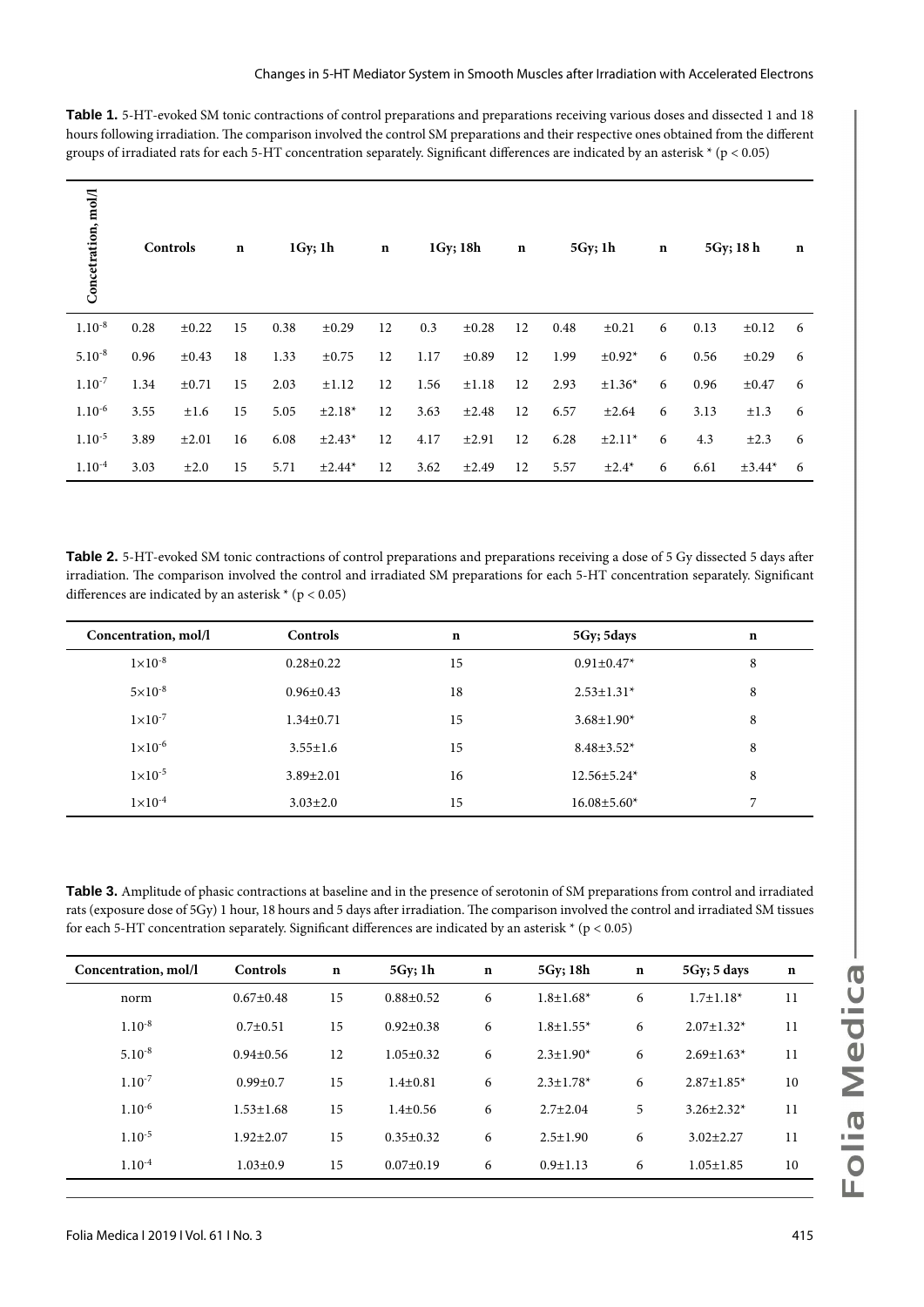>18 hours > 1 hour). Statistically significant changes were observed at lower 5-HT concentrations (10-8- 10-6 mol/l). The higher concentrations resulted in decreased amplitude of phasic contractions, as compared to the maximum one for the respective group (**Table 3**), and in some preparations phasic activity lacked.

Treating SM tissues obtained from all groups of irradiated animals with 5-HT at concentrations in the range from 10-8 mol/l to 10-4 mol/l did not cause any changes in the frequency of their phasic contractions, which fluctuated between 4 and 5 contractions in a minute.

### **DISCUSSION**

Electron beams with energy of 9 MeV influence the contractile processes in gastric SM, causing changes in the characteristics of phasic activity and the reactivity to serotonin that determines the nature of a number of GI tract functions, including regulation of the motor function.<sup>12,13</sup>

The results obtained give us ground to contend that this influence is determined by three factors: the dose received, the time elapsed between irradiation and SM tissue dissection and the exogenous 5-НТ concentration.

Spontaneous contractile activity is inherent to gastric SM. A received dose of 1 Gy did not influence its frequency and the changes in strength (amplitude) were differing in direction and negligible in value. A higher dose (5 Gy) was needed and a longer period of time (at least 18 hours, as our experiments found) for a significant increase in amplitude. Enhancement of spontaneous phasic contractions in gastric SM is usually associated with an increase in transmembrane  $Ca^{2+}$  current entering the cells through L-type  $Ca<sup>2+</sup> channels.<sup>14</sup> Thus, it can be argued that a dose of 5 Gv$ received from an electron beam influences the kinetics of these channels by increasing their conductivity without any negative influence on the SM contractile apparatus.

Our experimental data provide indirect information that accelerated electrons of the energies we used do not involve significantly the functions of the interstitial cells of Cajal responsible for the frequency of spontaneous contractions, which remains constant.15 There seems to be a certain resistance of the structures conducting a slow wave in the gastric wall to the action of this irritant.16

The magnitude of serotonin-induced effects on the phasic contractile activity of SM obtained from the animals exposed to a dose of 5 Gy occurred as an increase in their strength, which was proportional to the received dose and the duration of the period between irradiation and isolation of the preparations. Statistically significant differences, however, were observed only in the action of the lower concentrations of exogenous serotonin  $(10^{-8} \text{ mol}/1 - 10^{-7})$ mol/l at 5 Gy/18 hours and  $10^{-8}$  mol/l –  $10^{-6}$  mol/l at 5 Gy/5 days). The nature of the general dependence was identical with the one observed in the SM tissues not treated with 5-НТ (**Table 3**, norm), which makes an analogical explanation possible – an activating effect of radiation on processes

providing entry of  $Ca^{2+}$  through membrane-potential dependent Ca<sup>2+</sup> channels and an increase in the strength of phasic contractions.

The lack of significant differences in the serotonin-induced effects observed at higher 5-HT concentrations in SM obtained from control and irradiated animals cannot be a result of a damaging effect of radiation on the contractile apparatus, since this is in contradiction to the results of other experiments we have carried out. This lack can be associated with the action of 5-HT – in non-irradiated tissues it also tended to reduce the strength of spontaneous contractions in the maximum concentration used (10-4 mol/l). However, in irradiated tissues this effect occurred at concentrations 10 to 100 times lower than that applied to non-irradiated tissues - evidence of radiation-induced decrease in the threshold of 5-HT-evoked processes reducing the strength of SM phasic activity.

The comparison between SM tonic contractions induced by equimolar 5-HT concentrations in irradiated and non-irradiated rats showed differences, obviously resulting from the interaction between the accelerated electron beam and the tissues.

The concentration/effect curve of serotonin-induced tonic contractions was of sigmoid nature in the control preparations (obtained from non-irradiated rats) – the maximum concentration of 10-4 mol/l evoked a contraction statistically indistinguishable from the submaximal one (10-5 mol/l). Characteristics of the serotonergic mediator system that can be used to explain this fact acceptably include: saturation of the ligand-receptor interaction of the 5-HT receptors present in SM, specific activation of  $5-HT<sub>7</sub>$ receptors by higher serotonin concentrations, internalization of contraction-inducing receptors or their desensitization, as well as activation of the electrogenic Na/K pump with subsequent hyperpolarization.<sup>17-21</sup>

The strength of tonic contractions caused by exogenous serotonin increased following irradiation. A leading factor for this alteration is the duration of the period after irradiation. A significant increase was found in SM isolated 1 hour after irradiation, irrespective of the value of the dose received (1 or 5 Gy), whereas the contractions of the tissues isolated 18 hours after irradiation did not differ statistically from the respective controls. This is a proof of the importance of the lapse of time after irradiation as a factor for occurrence of changes in the reactivity to serotonin. Our results showed that the dependence of the strength of 5-НТ-evoked tonic contractions on time is not a linear one. The time dependence registered was obviously a product of a rapid process caused by the accelerated electrons and leading to a temporary sensitization of the serotonergic signaling cell system, which subsided hours later (in less than 18 hours).

An exception to this rule was observed only in the contraction induced by 10-4 mol/l serotonin applied to SM receiving a dose of 5 Gy. The contraction significantly the respective control reaction, as well as the one caused by 10-5 mol/l. The latter is likely to result from the combined ac-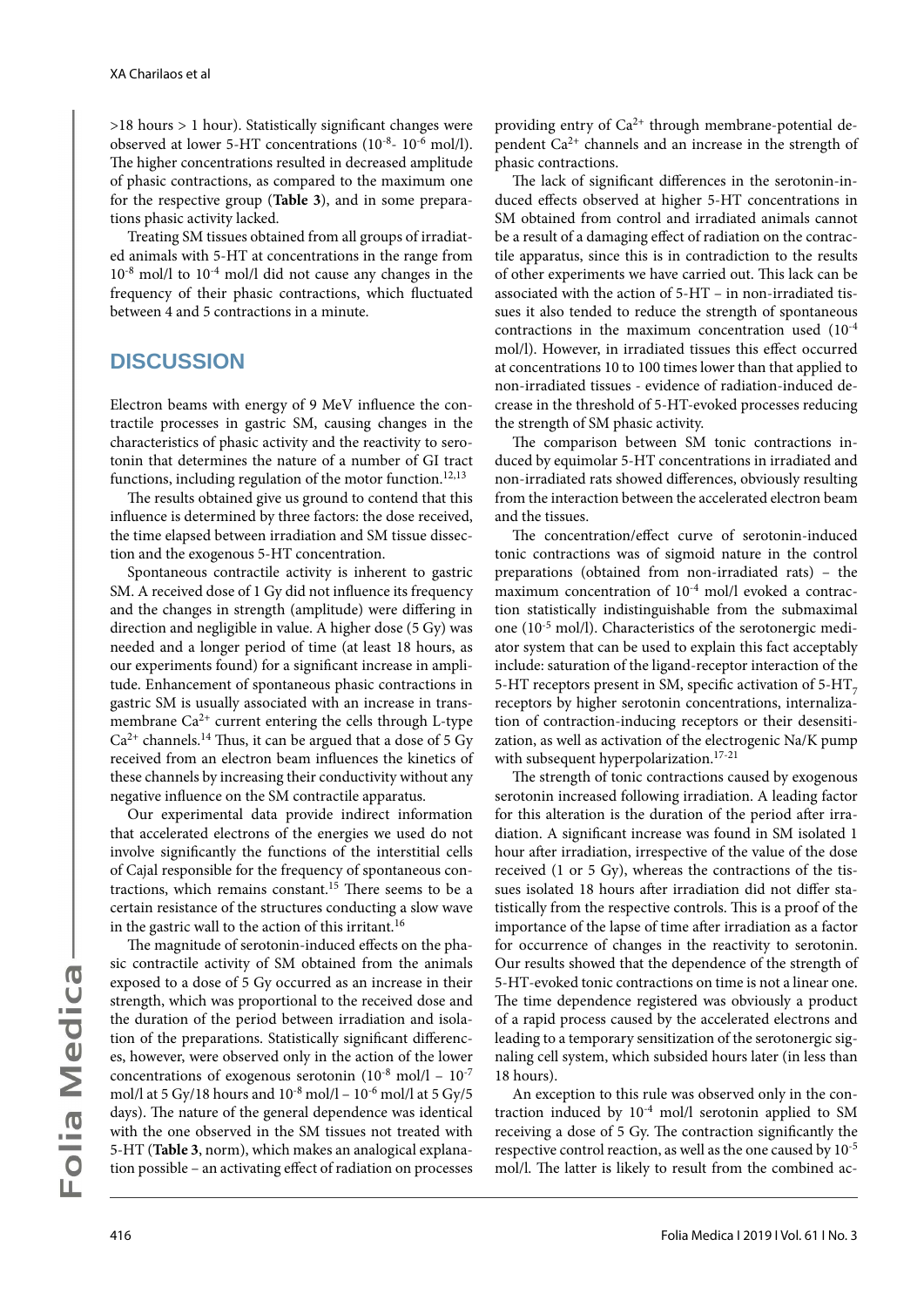tion of the higher exposure dose (5 Gy) and the maximal serotonin concentration, which, as it has already been said, triggers processes of threshold nature.

Increasing the period between the irradiation and the dissection of SM to 5 days registered yet another increase in their reactivity to serotonin. In this case, the 5-HT-induced tonic contractions significantly exceeded in magnitude the respective controls. The concentration/effect dependence observed in these tissues was no more sigmoid in nature but transformed into a straight line. The manifold increase in the reactivity of the irradiated tissues most likely results from an increased expression evoked by radiation or sensitization of the serotonin receptors present in the SM cells, or else, it might be a result of both processes simultaneous- $\mathrm{lv.}^{22}$ 

### **CONCLUSIONS**

5-НТ potentiates the contractile activity of gastric SM of rats. Electron beams with an energy of 9 MeV do not damage the contractile apparatus of gastric SM of rats and influence contractility in a stimulating way as a result of processes of rapid development (1 hour) or later occurrence (5 days). Difference was observed in the importance of the factors of received dose, lapse of time from irradiation to investigation of SM tissues, and exogenous 5-HT concentration for the changes in SM reactivity in serotonin-induced tonic and phasic responses.

## **ACKNOWLEDGMENTS**

This study was supported by Medical University of Plovdiv through grant SDP-12/2017.

### **REFERENCES**

- 1. Klinkenbijl JH, Jeekel J, Sahmoud T, et al. Adjuvant radiotherapy and 5-fluorouracil after curative resection of cancer of the pancreas and periampullary region. Ann Surg 1999; 230(6): 776-82.
- 2. Gunter-Smith PJ. Effect of ionizing radiation on gastrointestinal physiology. Military radiobiology 1987; 19(1): 135-52.
- 3. 3.Tonini M, De Ponti F. Serotonin modulation of gastrointestinal motility. In: Serotonin and Gastrointestinal Function. Gaginella TS, Galligan JJ, editors. New York, London, Tokyo: CRC Press Roca Raton; 1995, pp 53-71.
- 4. Iwanaga Y, Itoh Z, Mizumoto A. Effect of 5‐hydroxytryptamine on gastrointestinal contractile activity in conscious dogs. Neurogastroenterol Motil 2008; 1(2): 131-7.
- 5. Nemoto N, Kawaoi A, Shikata T. Immunohistochemical demonstration of serotonin (5-hydroxytryptamine) contain-

ing cells in the human and rat intestines. Biomed Res 1982; 3: 181-7.

- 6. Сhoi DS, Maroteux L. Immunohistochemical localisation of the serotonin 5-HT2B receptor in mouse gut, cardiovascular system and brain. FEBS letters 1996; 391: 45-51.
- 7. Florica H. Cellular localisation of the 5HT 2B and 5HT 4 receptors in enteric nerve and smooth muscle. Am Soc of Neurosciences Abs 1999; 22: 312-7.
- 8. Shadad AK, Sullivan FJ, Martin JD, et al. Gastrointestinal radiation injury: Symptoms, risk factors and mechanisms. World J Gastroenterol 2013; 19(2): 185-98.
- 9. Upadhyay SN. Serotonin receptors, agonists and antagonists. IJNM 2003; 18(1 & 2): 1-11.
- 10. François A, Ksas B, Gourmelon P, et al. Changes in 5-HT-mediated pathways in radiation-induced attenuation and recovery of ion transport in rat colon. Mucosal biology 2000; 278 (1): G75-G82.
- 11. Cooke HJ, Wang YZ, Frieling T, et al. Neural 5-hydroxytryptamine receptors regulate chloride secretion in guinea pig distal colon. Am J Physiol Gastrointest Liver Physiol 1991; 261: G833-G840.
- 12. Hasler WL. Serotonin and the GI tract. Current Gastroenterology reports 2009; 11(5): 383-91.
- 13. Sikander A, Rana SV, Prasad KK. Role of serotonin in gastrointestinal motility and irritable bowel syndrome. Clin Chim Acta 2009; 403(1-2): 47-55.
- 14. Harnett KM, Cao W, Biancani P. Signal-transduction pathways that regulate smooth muscle function I. Signal transduction in phasic (esophageal) and tonic (gastroesophageal sphincter) smooth muscles. Am J Physiol Gastrointest Liver Physiol 2005; 288(3): G407-G416.
- 15. Al-Shboul OA. The importance of interstitial cells of Cajal in the gastrointestinal tract. Saudi J Gastroenterol 2013; 19(1): 3-15.
- 16. Takaki M. Gut pacemaker cells: the interstitial cells of Cajal (ICC). J Smooth Muscle Res 2003; 39(5): 137-61.
- 17. Vanhoenacker P, Haegeman G, Leysen JE. 5-HT7 receptors: current knowledge and future prospects. Terms in Pharmacological sciences 2000; 21(2): 70-7.
- 18. Bhatnagar A, Willins DL, Gray JA, et al. The dynamin-dependent, arrestin-independent internalization of 5-HT2A serotonin receptors reveals differential sorting of arrestins and 5-HT2A receptors during endocytosis. J Biol Chem 2001; 276: 8269-77.
- 19. Berry SA, Shah MC, Khan N, et al. Rapid agonist-induced internalization of the 5-hydroxytryptamine 2A receptor occurs via the endosome pathway in vitro. Molecular Pharmacology 1996; 50(2): 306-13.
- 20. Hanley NR, Hensler JG. Mechanisms of ligand-induced desensitization of the 5-hydroxytryptamine (2A) receptor. J Pharmacol Exp Ther 2002; 300(2): 468-77.
- 21. Campos-Bedolla P, Vargas MH, Segura P, et al. Airway smooth muscle relaxation induced by 5-HT(2A) receptors: role of  $Na(+)/K(+)$ -ATPase pump and  $Ca(2+)$ -activated  $K(+)$ channels. Life Sci 2008; 83(11-12): 438-46.
- 22. Barbas D, DesGroseillers L, Castellucci VF, et al. Multiple serotonergic mechanisms contributing to sensitization in aplysia: evidence of diverse serotonin receptor subtypes. Learning and Memory 2003; 10(5): 373-86.